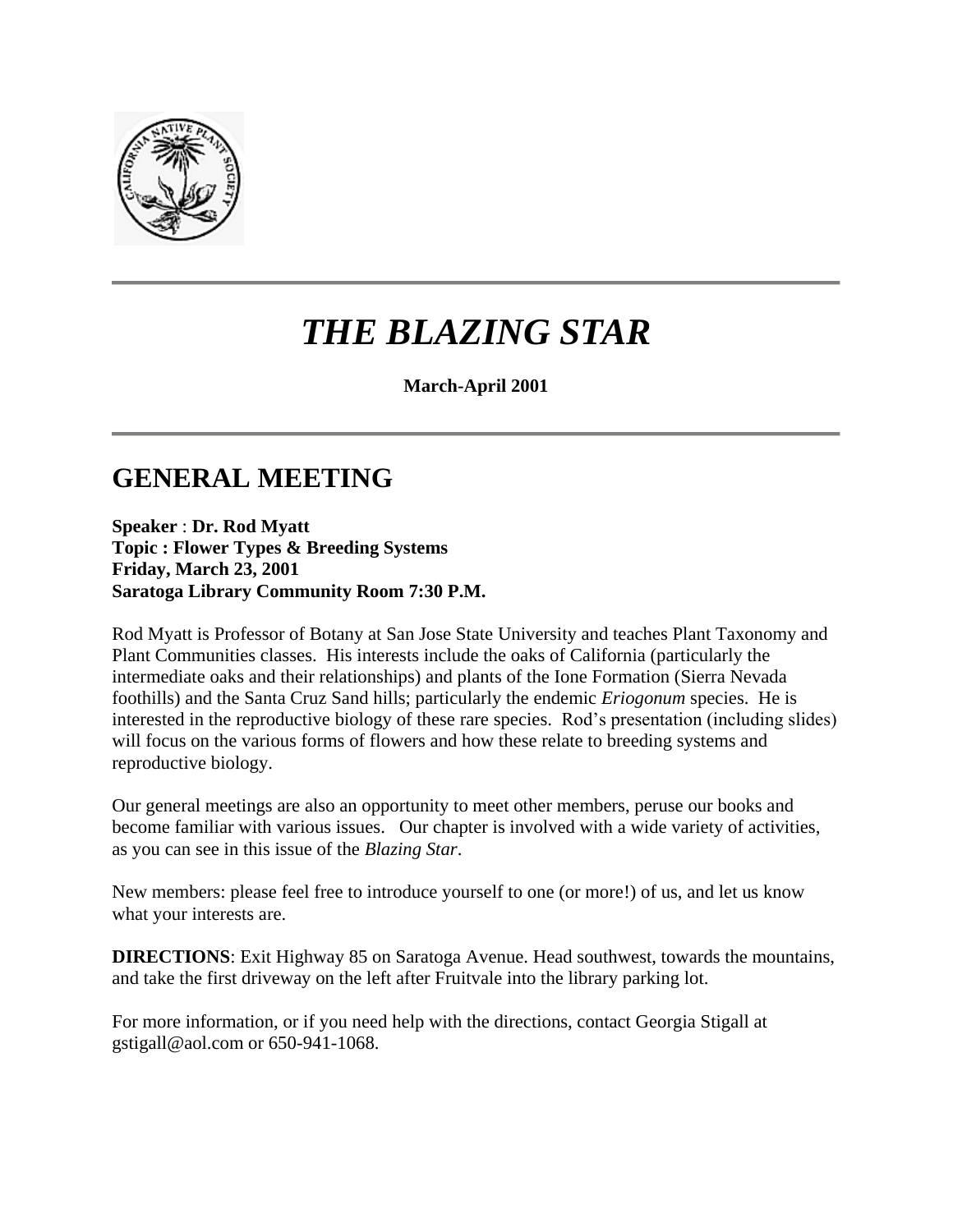### **PRESIDENT'S MESSAGE**

Spring is here. Wildflowers are starting to appear on our hillsides. But development is slowly encroaching on many of our wild areas. All too often, I go to a spot where rare wildflowers were rumored to be growing only to find the flowers gone. In the place of the wildflowers, there is a new housing development, a new industrial complex or a new road. Our chapter's region has amazing wild areas with rare plants. But many of these areas are in the process of being "developed." Communication Hill and Silver Creek, local serpentine areas with rare and endangered plants, are the sites of new housing developments. At the State CNPS level, concern is expressed. But the real work of conservation needs to start at the chapter level. There is much we can do. There is a wonderful population of Western Leatherwood (*Dirca occidentalis*) in Portola Valley. Much of this population is now at risk because the brush in which the *Dirca* grows is being thinned as part of the fire management for the new Blue Oak housing development. There is a population of the rare *Centromadia* (formerly *Hemizonia*) *parryi* ssp. congdonii at the site of a Cisco development off Highway 237. The development plan includes a proposal for saving this population. Of the many hundreds of *Dudleya setchellii* planted two years ago at the Dow Drive site to mitigate for the *Dudleya* destroyed by the construction, fewer than 200 of the plants survive. Many of the surviving plants are severely stressed and probably will die within the next few years. Our CNPS chapter must monitor these populations and all local populations of rare and endangered plants to ensure their ultimate survival and to report on the effectiveness of mitigation. To be of any value, such monitoring must be done on a consistent and regular basis. If you are interested in preserving what we all love, contact our Rare Plant Chair, Don Mayall. Our chapter's conservation efforts are only as strong as the individuals who work with us to help preserve our wild areas.

I extend my heartfelt thanks to last year's volunteers for all their hard work and effort. Much was accomplished in the year 2000. Due largely to Don Mayall's unwavering focus, we completed a brochure on the Coyote Ridge area in South San Jose which will assist CNPS in its efforts to preserve this area. We had a wonderful Wildflower Show & Sale last spring coordinated by Carolyn Curtis and Jean Struthers. We have the Edgewood weeding program tirelessly coordinated by Ken Himes. Georgia Stigall has quietly but effectively used her expertise to help things run smoothly. And there are other tireless and faithful volunteers including Paul Heiple, David Chapman, Ray Deutsch, Ellie Gioumousis, Stephen Buckhout, Sally Casey and many others. But it is a new year. We have much to accomplish in 2001 and will face many new challenges not only in conservation of rare plants, but also in many other areas. Our Chapter is presently without anyone to coordinate the Wildflower Show this year. We still need someone to help set up and coordinate Field Trips and to be our Book Sales Chair. I am asking each of you for your help to meet these challenges. I am looking forward to working with all of you in the coming year and I hope that many of you will come forward to help our Chapter face its many new challenges and help preserve our local wild areas which we love. *~Mary Simpson*

### **CHAPTER ACTIVITIES**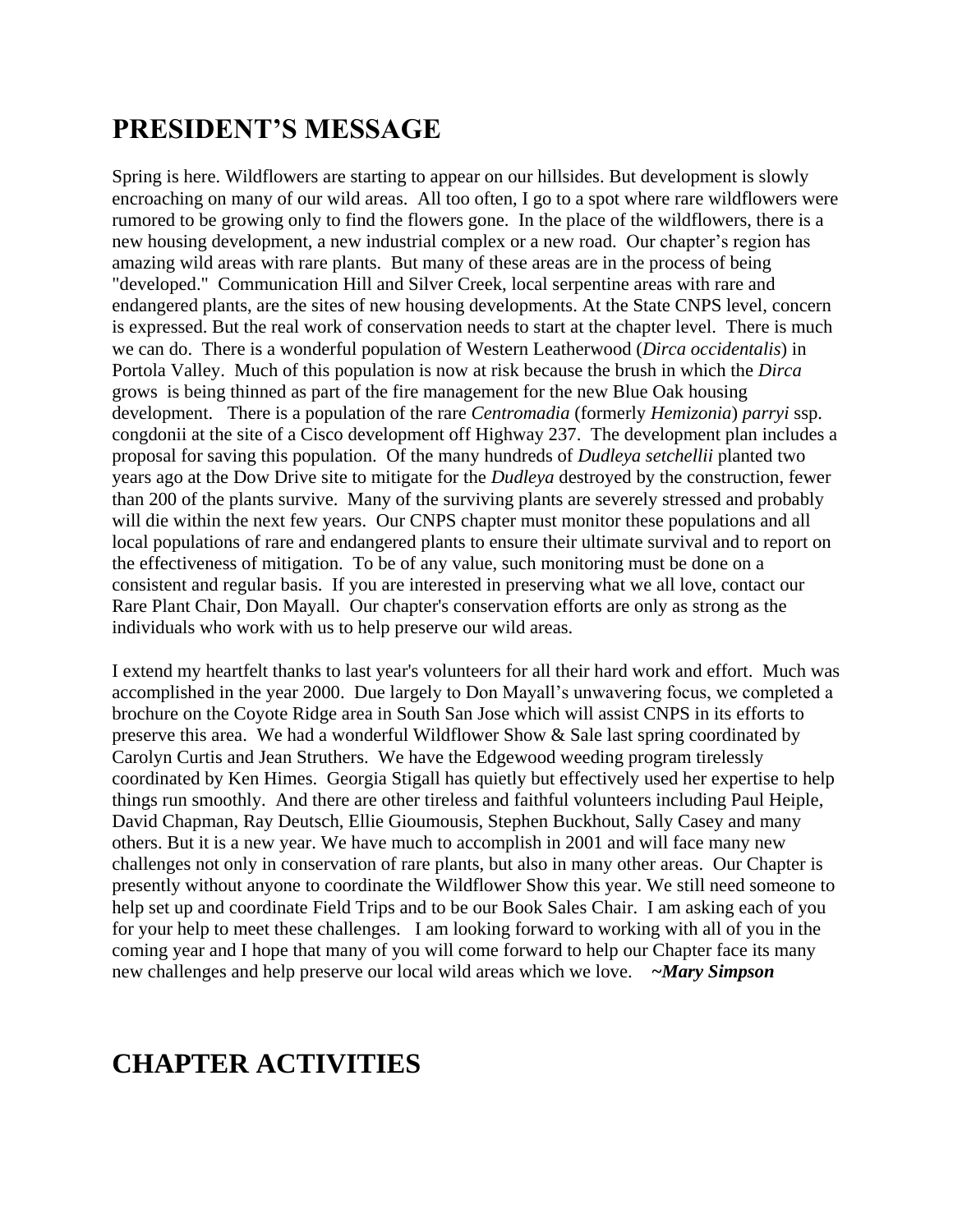#### **Gardening with Natives**

Contact Stephanie Mangels at stephmangels@hotmail.com or 408-629-8004 to be added to the newsletter mailing list, provide input, or receive more information. New members are always welcome!

Our normal first Thursday meeting will be held at the DeAnza ESA on March 1 at 7:30 pm. The meeting will be a focused discussion of gardening by native plant community. We will combine our resources to develop a list of the local plant communities and the plant species that might be found in each community (along with wildlife, soils, and any other identifying features of each community). Please bring any references, plant lists and knowledge of plant communities with you to this meeting.

The De Anza ESA is located at the corner of McClellan and Stelling within the DeAnza College Campus in Cupertino. A map is at http://www.deanza.fhda.edu, or contact Stephanie.

On Saturday, March 17, we will have the opportunity to visit two local residential gardens from 10 am to noon. Directions will be sent in the Gardening with Natives newsletter.

#### **Edgewood Non Native Plant Removal**

With daylight savings time starting soon, it is time once again to get after the weeds at Edgewood in the evenings. Join Ken Himes on Wednesday Evenings at 5:30 for the removal of some of your favorite exotic plants; the meeting locations are given below. Call Ken at (650) 591-8560 if you need more information.

**April 4** - Sylvan Loop Trail- Southern branch uphill of the *Dirca* (western leatherwood) population. Meet in the day camp parking lot.

**April 11** - Edgewood Trail - Eastern portion as far as the bush mallow population. Meet in the day camp parking lot.

**April 18** - Edgewood Trail - Western portion as far as the bush mallow population. Meet at the west kiosk, park along Edgewood Rd. west of I 280.

**April 25** - Edgewood Trail - Same as on April 18.

**May 2 &9** - Serpentine Loop Trail - South east from the west kiosk. Meeting and parking the same as April 18.

**Edgewood Monitors Needed:** If you would like to help with plant monitoring at Edgewood (dates to be determined), contact Ken Himes at 650-591-8560.

#### **Photography group**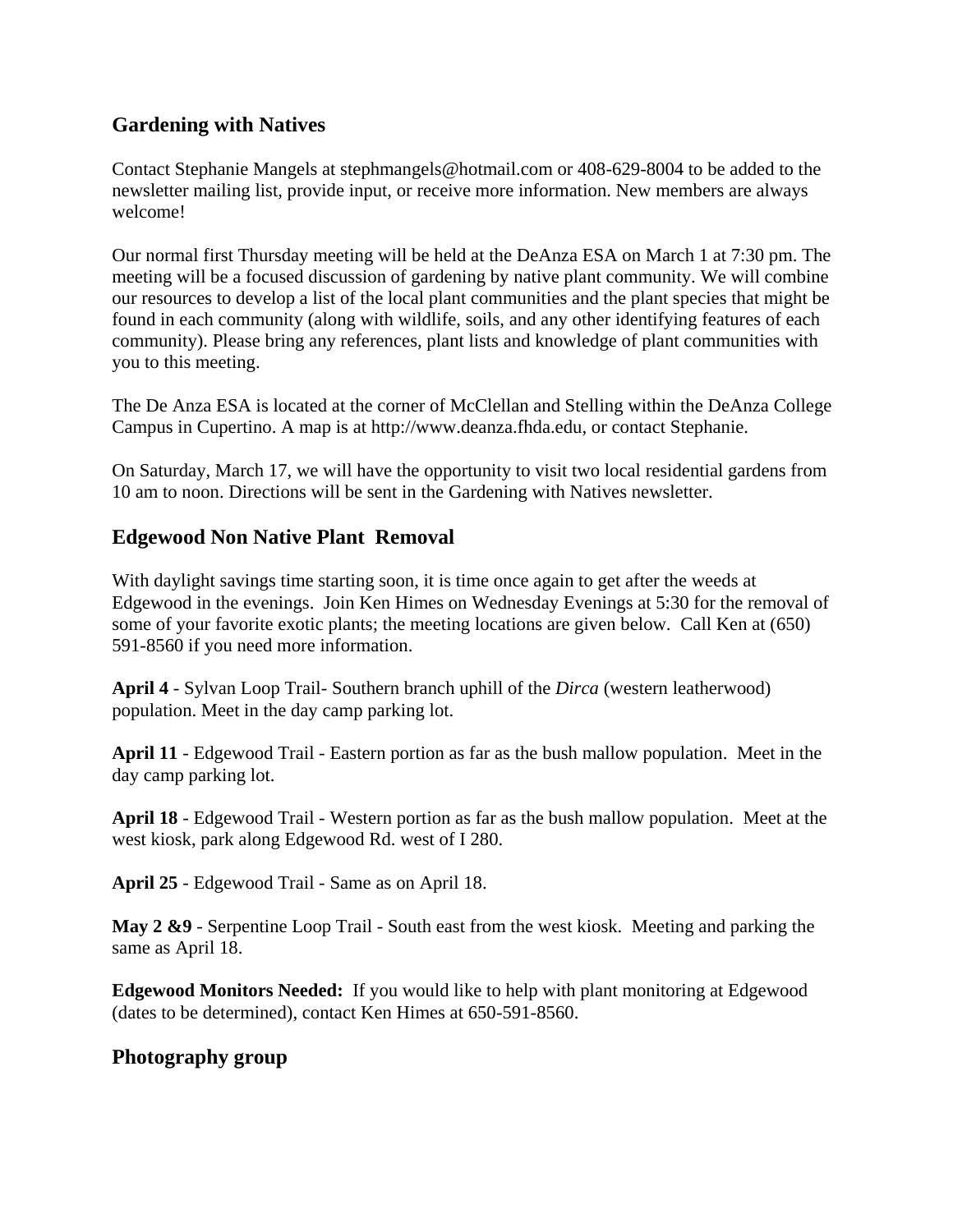Our next meetings will be Monday March 5; Monday April 2 and Monday May 7. All are at 7:30PM at the Peninsula Conservation Center in Palo Alto. To get more details or to join the group please call Sonja Wilcomer at 650-494-0104.

#### **Restoration Days in Foothills Park**

We're continuing our broom removal efforts at Foothills Park in Palo Alto. If you have a free day come out and enjoy the peace of the woods, views, wildlife and plants. You will be helping to restore this beautiful area to its full glory. We would love to have you join us.

Saturday, March 3: 9 am Orchard Glen picnic area.

Saturday, March 17, 9am Page Mill Park & Ride

Contact Ellie Gioumousis, 650-494-6276 or ellieg@ispchannel.com (The e-mail address may change soon, so if it bounces call to get the new address.)

#### **Ulistac Habitat Restoration**

Planting continues at Ulistac Natural Area during the months of February and March at the city of Santa Clara's dedicated 40 acre open space on east side of Lick Mill Blvd. between Hope Drive and Tasman Drive. Meet at the south end, inside park by butterfly/bird garden. Work sessions are every Saturday from 10-2. Only heavy rain cancels. Tools provided and sometimes bagels. CNPS members are also needed for ongoing plant surveys for website. Dress for the weather; bring hat, sunscreen, lunch and liquid. To reach Ulistac from 101 take the Montague Expressway north past the Agnews site to Lick Mill Blvd. Turn left on Lick Mill; go past the stop sign at Hope St. Ulistac is on your right; enter through the metal gate. You can also get there on the light rail line. Contact Chris and Jeanne Salander at (408) 293-6885 or salander@batnet.com for more details.

### **ANNOUNCEMENTS**

#### **Book Sales Chair Needed**

Now that Paul Heiple is our chapter Treasurer, we need someone to be the new Book Sales chair. Please contact Paul at 650-854-7125 or email LOGH3O@AOL.COM if you can help!

#### **Spring Wildflower Show & Plant Sale**

**Enclosed is the flyer for our show & sale April 28 & 29.** Please help us publicize our major fundraising event by posting flyers at work, local businesses and anywhere else you can. Help is also needed as follows: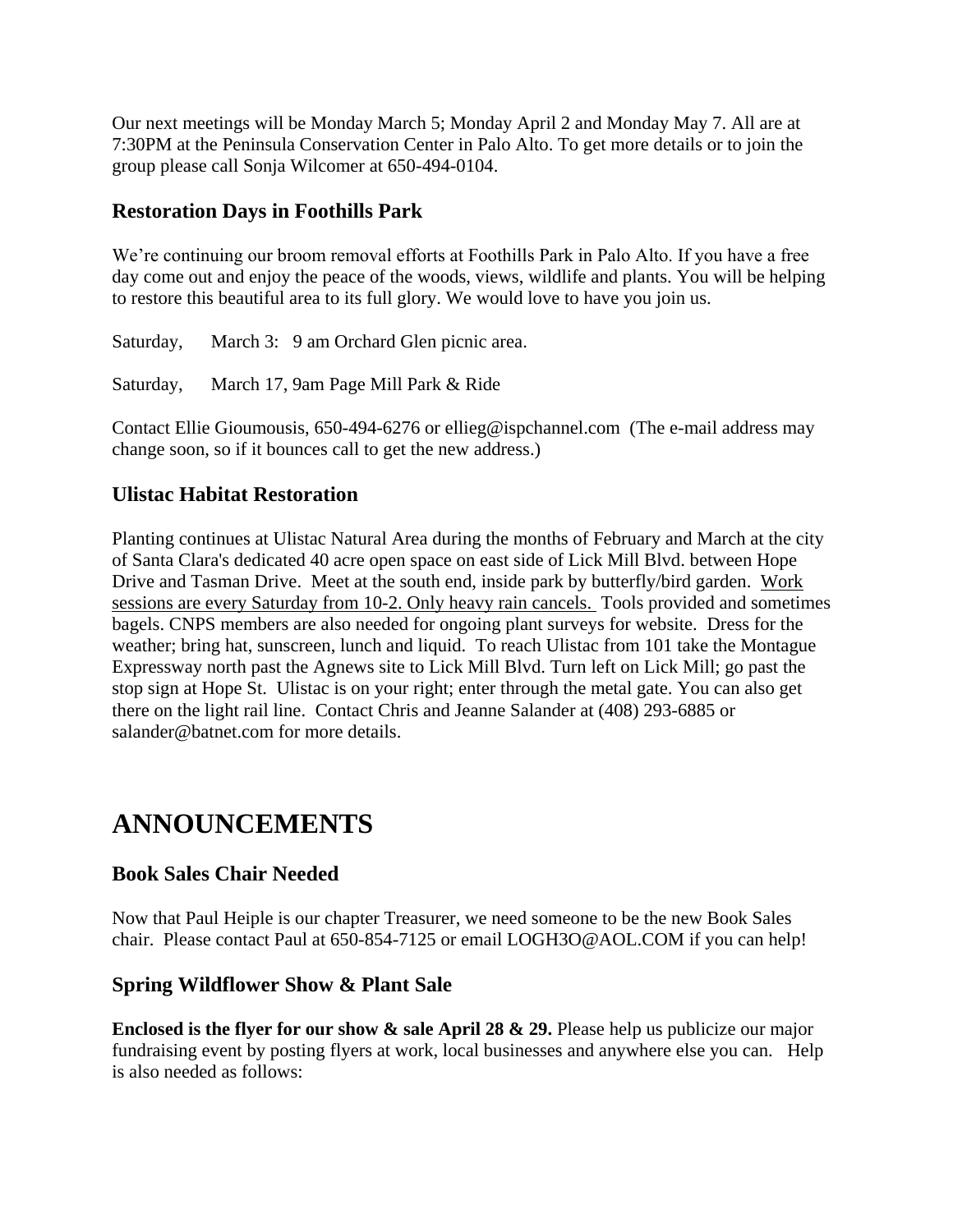Plant Sale: Help is needed prior to and during the plant sale, scheduled for April 28-29. We work hard and have fun, to make our sale as successful as possible. We have a list of tasks, covering a wide variety of duties. A critical need is for a truck to move our plants from our nursery to Hidden Villa (and return unsold plants on Sunday). Also, if you have a van, truck or car with which you can help us move plants, please let us know! Contact Jean Struthers at 650- 941-2586 or JeanStruthers@aol.com

Wildflower Show: For the next Wildflower show April 28-29, 2001 we still need one or more volunteers to coordinate the wildflower show to ensure that it runs smoothly. This is our big outreach event of the year, an excellent botanical learning opportunity, and a stellar social occasion. You and a buddy or two can take turns ("shifts"). Specifically:

- Someone to direct incoming (esp. new) volunteers during setup, Friday April 27, starting in the afternoon and continuing till 9 or 10pm. This is a delightful time to work at the show.

- Someone to be in charge of opening Saturday April 28 at 8am (you go to the police station up in the patio and ask a cop to open the door), let volunteers in, keep the public out until 10am and generally direct traffic as necessary during the day; lock up at 4pm.

- Someone to be in charge of opening Sunday April 28 at 10am (ask a cop upstairs) & generally direct traffic as necessary during the day; start the takedown process shortly before 4pm; lock up at 5pm. Call Carolyn Curtis 650-856-2636 or email ccurtis@ix.netcom.com for details.

#### **CNPS Chapter 2001-2002 Scholarship**

The Santa Clara Valley Chapter of the California Native Plant Society is making available two \$1,250 scholarships for graduate students doing research on plant systematics, plant ecology, plant physiology, or other related botanical studies of plants that grow in habitats in Central and Northern California. Students studying the effects of air quality and nitrogen deposition on natural communities are encouraged to apply.

Applicants should be enrolled in a graduate program in an accredited College or University and undertaking botanical research related to plants or native plant communities in Central or Northern California.

An electronic version of the scholarship application is available upon request. Send request to nmonette@aol.com or call Nora Monette at (408) 244-5153. **Applications must be postmarked by March 20, 2001.**

#### **Field Trip Chair Needed**

If you want the "inside scoop" on the best places to see and experience botanical treasures in all seasons, please volunteer for this position. This person will be responsible for soliciting volunteers to lead field trips, coordinate the schedule in cooperation with the field trip leaders and remind the leaders to submit their trips to the Blazing Star. The field trip chair is not responsible for organizing individual trips or planning trip logistics. Contact Mary Simpson at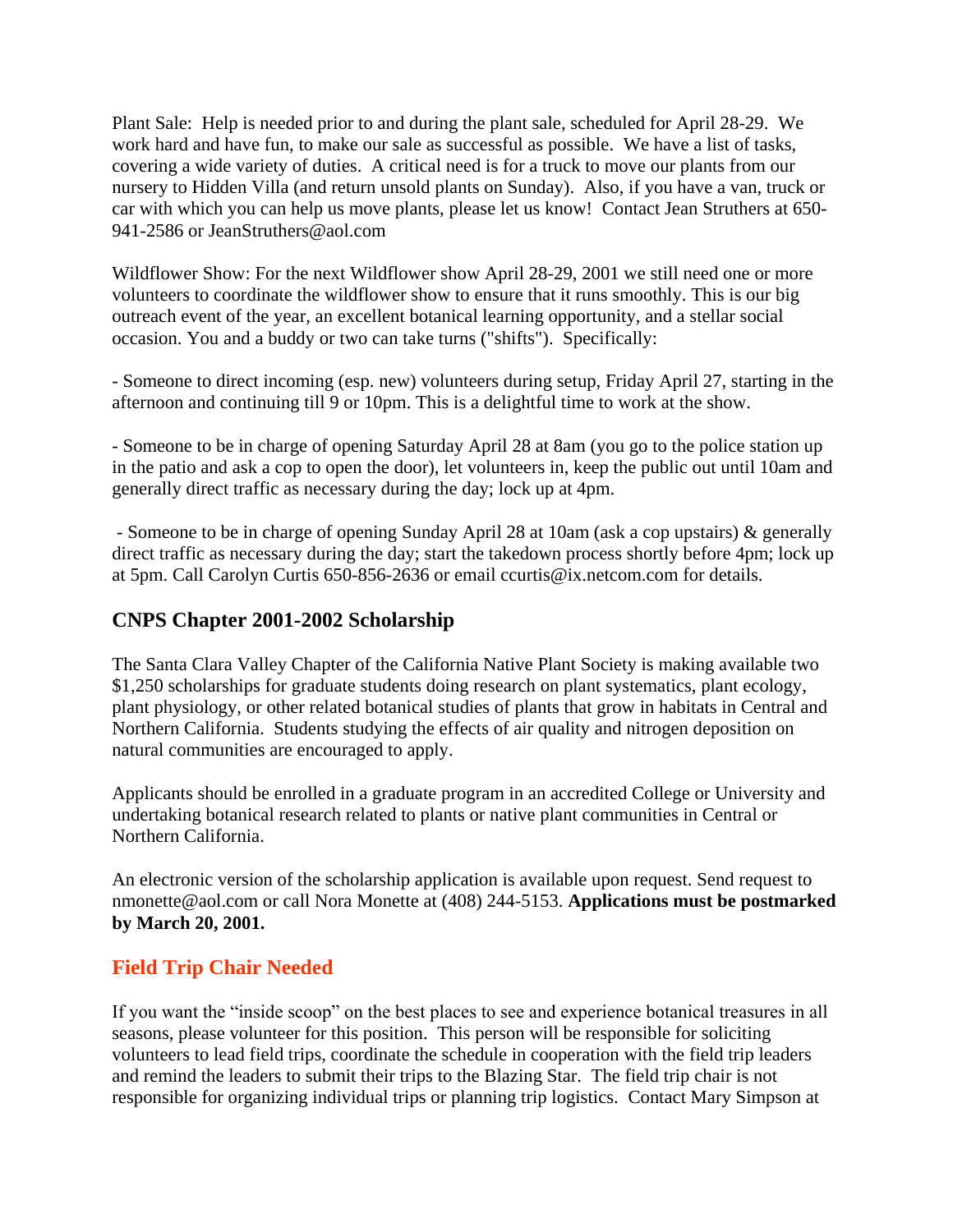408-370-2177 or marysimpson@earthlink.net; or Georgia Stigall at 650-941-1068 or gstigall@aol.com for more information or to volunteer.

#### **Thank you & welcome –** *Blazing Star*

We extend our heartfelt gratitude to Cynthia Gilbert in her role as *Blazing Star* editor. Her efforts are very much appreciated! Starting with our next issue, Margriet Wetherwax will be the editor. She can be reached at: (H) 510-568-6929; (W) 510-643-7008, or margriet@uclink4.berkeley.edu.

#### **Environmental Forum – Coyote Ridge**

Wednesday, March 14, 7pm; Peninsula Conservation Center; 3921 E. Bayshore, Palo Alto, CA

Coyote Ridge, the range just to the east of US 101 from Silver Creek to Anderson Reservoir is a hot spot of native plant diversity and the largest healthy population of the threatened Bay checkerspot butterfly. With intensive industrial and urban development being proposed for the agricultural lands south of the urbanized part of San Jose, it is critical that Coyote Ridge be preserved. Come to this forum  $\&$  learn about this unique ecosystem  $\&$  the steps that are necessary to protect it. The presentation will include slides of rare species and habitats and a discussion of the ecology of the area and the threats to it. Co-sponsored by the Santa Clara Valley Chapter of CNPS, BAA-PCCF & Coyote Ridge Committee. If you can help, please call Don Mayall at 650-856-7579.

#### **Environmental Forum – Coyote Valley**

**The Battle for COYOTE VALLEY: Environmental Perspectives on Open Space and Suburban Sprawl**. A community panel discussion. Thursday, March 22nd 7:15 - 9:00 pm at Mission Community College, Hospitality Management Meeting Facility, 3000 Mission College Blvd., Santa Clara (Great America Parkway exit off 101).

Co-sponsored by CNPS, Sierra Club Loma Prieta Chapter, BAA-PCCF, PLAN, Environmental Awareness Association (Student club at Mission Community), Committee for Green Foothills and Santa Clara Valley Audubon Society. Free & open to the public. For more information call 650-962-9876 or 650-390-8411. NOTE: Come early at 6:30 pm to partake in refreshments and hear about the Burrowing Owl controversy at Mission Community College.

#### **Edgewood Interpretive Center Update**

Chapter members donated \$2,000 to the San Mateo County Parks & Recreation Foundation to help fund the first phase of the project to build an interpretive center at Edgewood Park  $\&$ Preserve. This generous support was more than that needed for the \$1,250 match from the chapter. For more information: Julia Bott at 650-321-5812, julia@supportparks.org or SMCPRF, 215 Bay Road, Menlo Park, CA 94025.

#### **Edgewood Wildflower Walks 2001**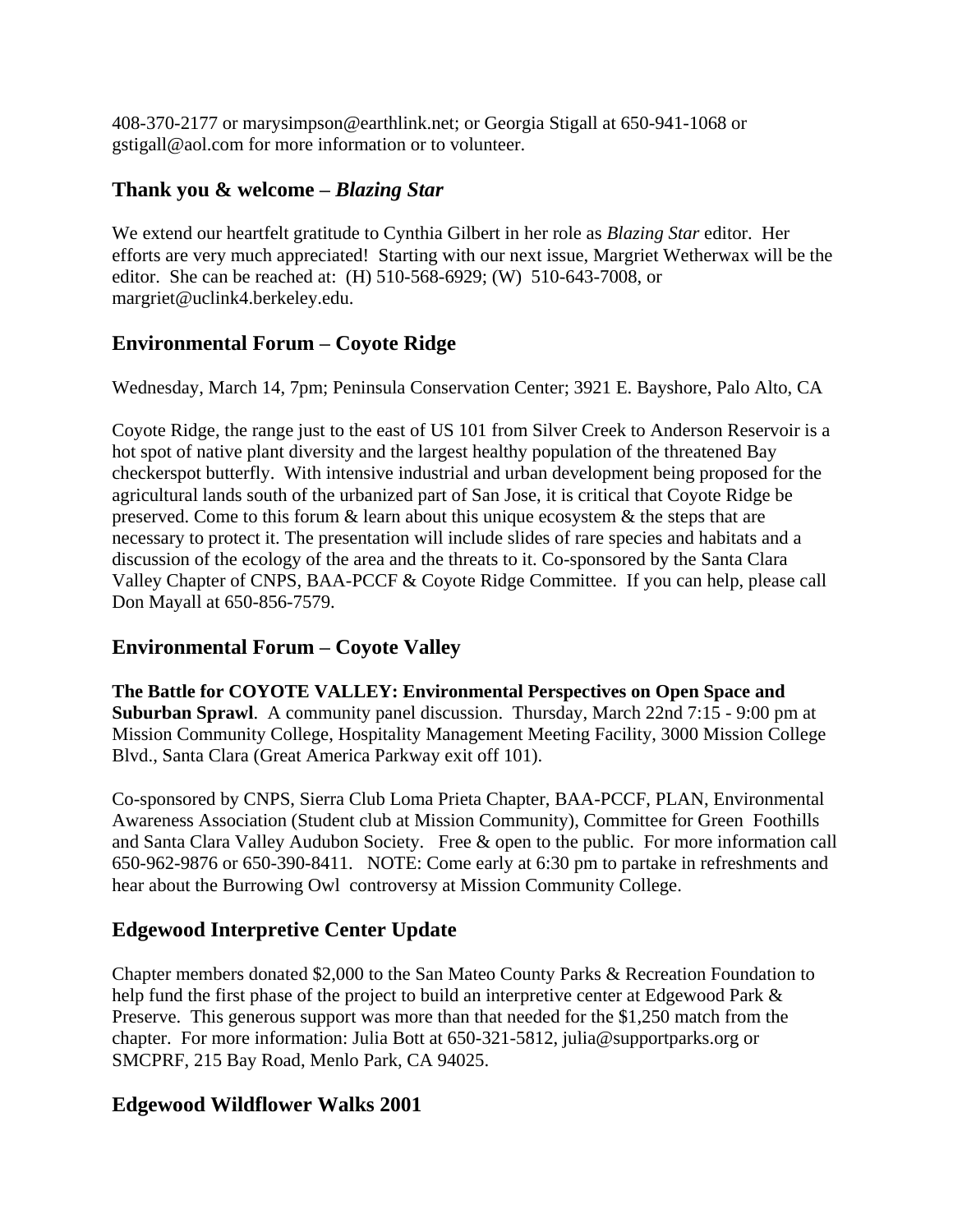By Dianne Hunt, Docent Coordinator, Edgewood County Park & Preserve: Our walk schedule is inserted in this issue of the *Blazing Star*. Watch for AAA's VIA Magazine calendar section for our walks listed in their March/April issue. Our free Docent-led walks will be every Saturday and Sunday, leaving at 10:00am and returning at 1:00pm beginning March 3 through June 17. All March & June walks begin at the Old Stage Day Camp entrance and all April & May walks begin at the 280/Edgewood Road Park and Ride. If your group is interested in a Docent-led walk during the week, please call me for reservations at (650) 261-1935. For more information and updates on what's blooming visit www.friendsofedgewood.org.

#### **First Native Bees of the Year**

*Osmia ribifloris*, the blueberry bee, has become active at the Heiple nest boxes. This is a metallic green bee that looks and acts a lot like a fly. It specializes in members of the Heath Family with the closed bell shaped flowers such as *Arctostaphylos*, *Arbutus* and *Vaccinium*. It is no surprise that they are active now - the plants it likes are in flower now! *(Ed. note: Thanks to Paul Heiple and Bill Prince for making & donating bee nest boxes to our chapter – the information provided by Paul and the boxes are met with enthusiasm at our sales & displays)* 

#### **International Broom Initiative**

The International Broom Initiative (IBI), of which **CNPS** is a founding member, is moving forward with plans for an international consortium to conduct a program of biological control on the group of woody leguminous pest plants that includes the brooms (approx 6-7 species in several genera) and gorse. There is great advantage to tackling all of these closely-related plants at once, because there may be some overlap in natural predators; an additional efficiency is provided by pooling several nations' funds for the overseas portion of the research. The United States' share of the multi-year program is \$265,000 annually. The IBI is asking Senator Barbara Boxer and Congressman Mike Thompson of the north coast to introduce a bill to fund this research program. It is important that legislators know there is broad support for the program. Please write to them, even if you are not in Thompson's district, expressing support for this program and cc your representative. Additional information about the IBI can be found on the CalEPPC website: www.caleppc.org, or you can contact me. It would also be helpful to have county Boards of Supervisors pass resolutions of support for IBI, as that gives the issue cachet and greater visibility, and it will help motivate legislators. Please contact me for sample wording for such a resolution: Jake Sigg 338 Ortega St, San Francisco CA 94122, 415-731-3028, jsigg@slip.net

#### **Restoration Conference – Friday, April 6**

Our chapter is co-sponsoring the third annual Peninsula-South Bay restoration conference with BAA-PCCF, Midpeninsula Regional Open Space District & Native Habitats. Location is coastal areas between Half Moon Bay and Ano Nuevo. When details are finalized an email message will be sent to chapter members. Those without email may contact Georgia Stigall at 650-941-1068 (17287 Skyline Blvd #102, Woodside, CA 94062) OR Don Mayall at 650-856- 7579.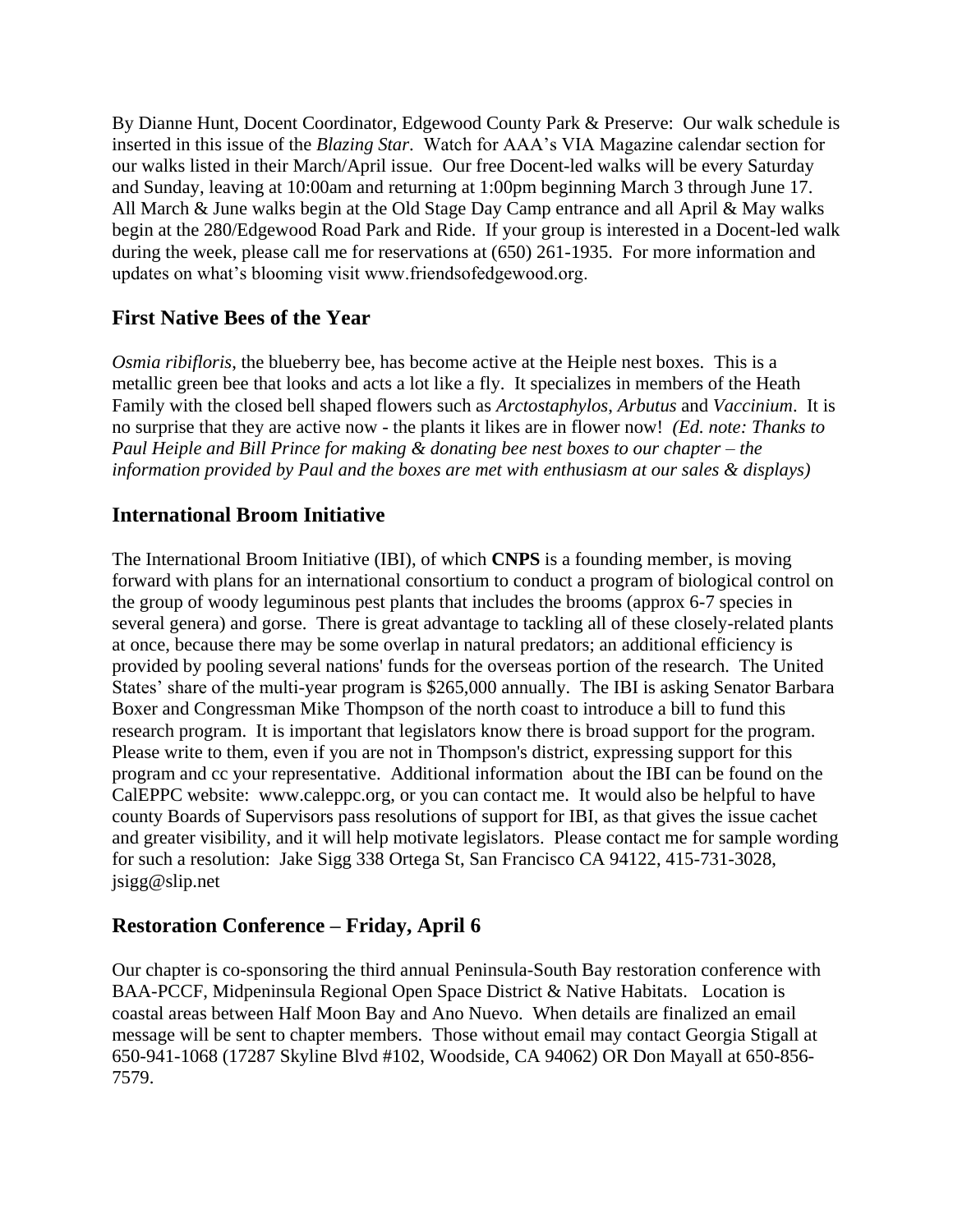## **CHAPTER FIELD TRIPS**

**March 10, 10 AM - San Bruno Mountain County Park: Ken Himes and Mary Simpson** lead this early spring trip through one of the last intact remnants of the Franciscan flora on the Peninsula. The endemic San Bruno Mountain manzanita, coast rock cress, Franciscan wallflower, and footsteps of spring will be in flower. Take 101 N, exit Brisbane. Proceed on Old Bayshore and pass Brisbane. Turn left onto Guadalupe Parkway to park entrance and meet in the parking lot just beyond the park entrance station. For details call Ken Himes, 650-591-8560.

**March 11, 10 AM - Pulgas Ridge mosses & liverworts with Dan Norris:** From interstate 280, take the Edgewood Road exit. Travel 0.75 miles northeast on Edgewood Road toward San Carlos and Redwood City. Turn left (north) on Crestview Drive, and then immediately turn left on Edmonds Road. Limited roadside parking is available along Crestview Drive and Edmonds Road. There are no water or restroom facilities available. The trail starts out through a blue oak woodland at the bottom of a canyon. There is a moderate elevation gain. The trail, about three miles round trip, goes through a chaparral area at the top of the ridge, then turns back down and ends in mixed oak woodland.

**March 11** , **10 AM - Coal Mine Ridge:** Early spring flowers, nice views, 4 mile hike. Meet at Alpine Rd & Willowbrook Dr. in Portola Valley. From 280 take Alpine Rd. west about 4 miles. Park on Willowbrook. For more info contact **Tom Cochrane** at trailtraveller@webtv.net or 650-969-3181.

**March 19-24 - Anza-Borrego Desert Trip:** I have only nine reservations taken so far for the twenty-five campsites. The web site reports that the rainfall has been below average. But at this time the bloom appears to be on track for an average year due to lower evaporation resulting from cooler than average temperatures. Call **Paul Heiple** at 650-854-7125 for your reservation.

**March 24 - Rare Plants of the Serpentine Grasslands: Toni Corelli** has permission to visit several locations in the San Francisco Watershed to see the rare plants that grow there. Six spaces remain open for this rare opportunity and a waiting list will be maintained when those slots are filled. Call Ken Himes (650) 591-8560 to make or cancel reservations and for directions.

**March 25 - Mt. Tamalpais** : The focus of the Mt. Tamalpais trip will be to see *Calypso bulbosa*, the fairy slipper orchid. We are near the southern limit of this orchid and Mt. Tamalpais is the closest place I know of with large stands of these plants. Several color varieties grow on the mountain, we should see several of them. We will also visit a very interesting serpentine area on the mountain. Sargent Cypress (*Cupressus sargentii*), musk bush (*Ceanothus jepsonii*) and Tamalpais manzanita (*Arctostaphylos hookeri ssp. montana*) will be some of the species to look for along with many old favorites found on the mountain. I am still waiting for calls on this trip. Call **Paul Heiple** at 650-854-7125 for details.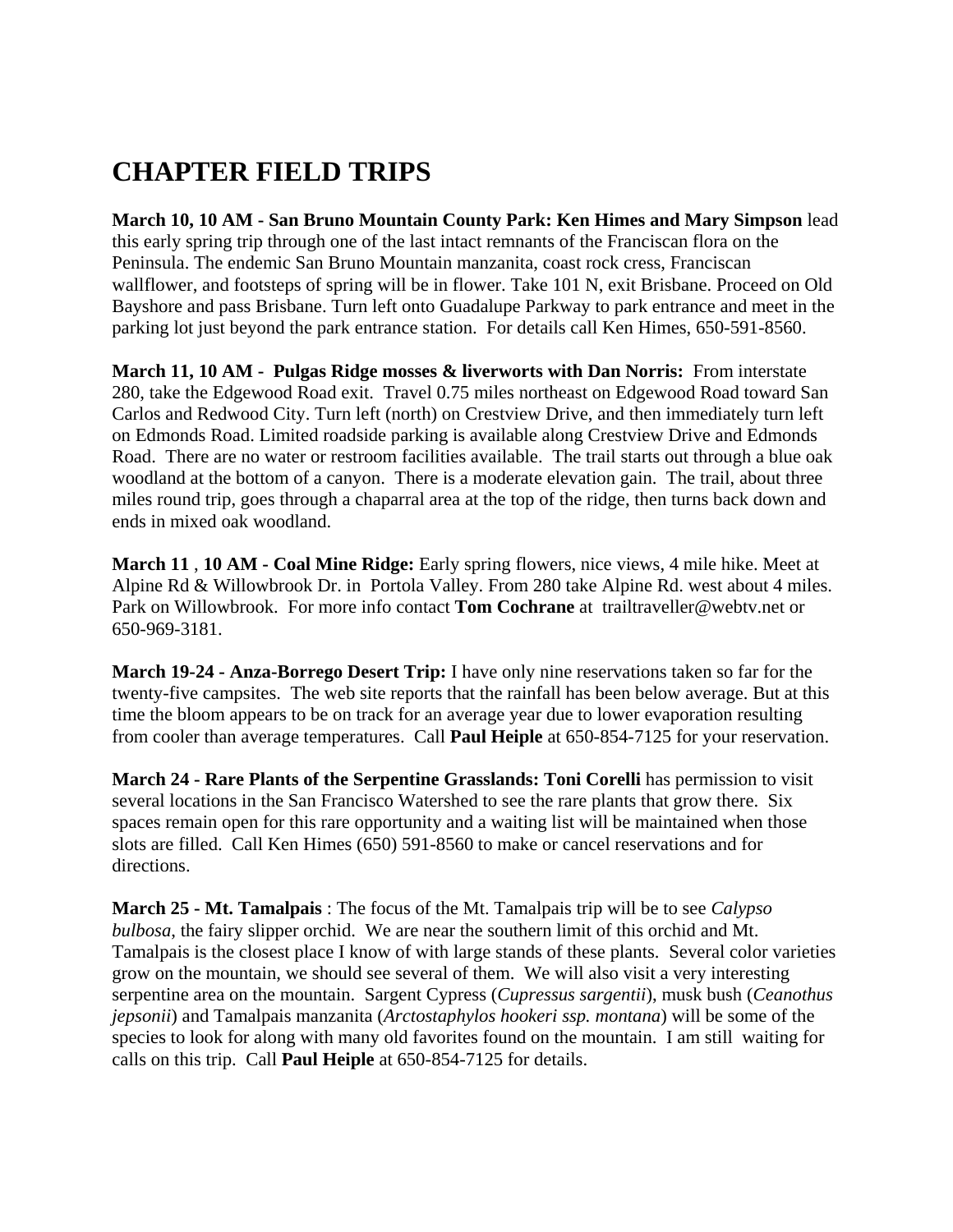**March 31, 10 AM** - **Stile Ranch: Jim Sugai and Dick Gehrer** will co-lead a wildflower hike to Stile's Ranch, through serpentine grasslands and chaparral. With the cooperation of the seasons, expect to see Claytonia gysophiloides, Allium, Linanthus, Gilia, Goldfields, Morning Glory, Leather Oak and Black Sage. Directions: From Highway 85 south, exit Almaden Expressway south. Proceed to end, turn right onto Harry Road (traffic light). Left on McKean Road, Continue about 1 mile. Left on Fortini. Go to end, turn left on San Vicente. Parking lot on right about 300 feet. Jim 408/356-6003 / Dick 408/268-6922.

**April 7 & 8, 10 AM - The Flora Across the Fault:** Two linked field trips to explore the flora and geology in two county parks less than a mile from one another. Join **Ken Himes and Paul Heiple** as we examine the plants and rocks, which are in many respects very different. See *Collinsia multicolor*, *Quercus douglasii*, *Layia platyglossa and Castilleja densiflora* at Edgewood; and *Anemone oregana*, *Viola ocellata*, *Trillium ovatum* and *Whipplea modesta* at Huddart. Meet April 7 at 10 AM in the Day Camp Parking lot, one mile east of I 280 on Edgewood Road. Meet April 8 at 10 AM in the Huddart Park lot just inside the Kings Mountain Road entrance station. Bring water and a lunch for both hikes.

**April 7 & 14, Coyote Ridge:** A good time to see this remarkable area is in spring, after the rains stop, the Bay checkerspot butterfly emerges and the sheets of wildflowers are there. The best way to experience it is to volunteer your skills in photography, plant identification, vegetation surveying or other help with planned research. We expect to have two public walks, tentatively scheduled for April 7 and 14. This is a research facility, managed by Stanford University, and access to this fragile area is strictly controlled. There is a limit on the number of people and cars. We feel that public awareness of this unique ecological area is essential to its preservation, and will make every effort to accommodate serious visitors willing to follow the rules necessary to protect the habitat and help in our conservation effort. You may reserve a space by calling **Don Mayall** 650-856-7579 after March 4, 2001. Last year's conditions were such that a three mile walk, with 600 foot elevation gain was necessary for participants. By state CNPS policy we cannot arrange car pooling. We will need your phone number to re-confirm. Rain affects conditions and the trips will not be finalized until the day before.

**April 21, 10 AM- St. Joseph Hill/ Lexington:** Join **Jim Sugai and Dick Gehrer** for a beautiful hike on the same trail that the native Americans used many years ago. St. Joseph's Hill is at the 1,250 foot level which will give us some nice views as we wander in our search for wildflowers. Directions: meet at the Lexington Dam boat launch parking lot. From southbound Highway 17, take the Bear Creek Road exit, cross over the highway and go 0.4 miles north on Highway 17 to Alma Bridge Road. Follow Alma Bridge Road over the top of the dam. Continue beyond the dam to the parking lot on the right. Jim 408/356-6003 / Dick 408/268-6922.

**May 5, 10 AM - Woods Road/Sierra Azul Open Space Preserve: Join Jim Sugai and Dick**  Gehrer for a beautiful walk with nice views of the valley. Along the way, there will be Oak, Madrone, Calif. Nutmeg, *Ceanothus, Holodiscus* and many spring wildflowers. Directions: From Highway 85 south, exit Almaden Expressway south. Proceed 4 miles, Turn right onto Almaden Road (traffic light). Proceed 3 miles, through the town of New Almaden. Pull into Almaden Quicksilver County Park parking lot on right, just after leaving town. Jim 408/356-6003 / Dick 408/268-6922.